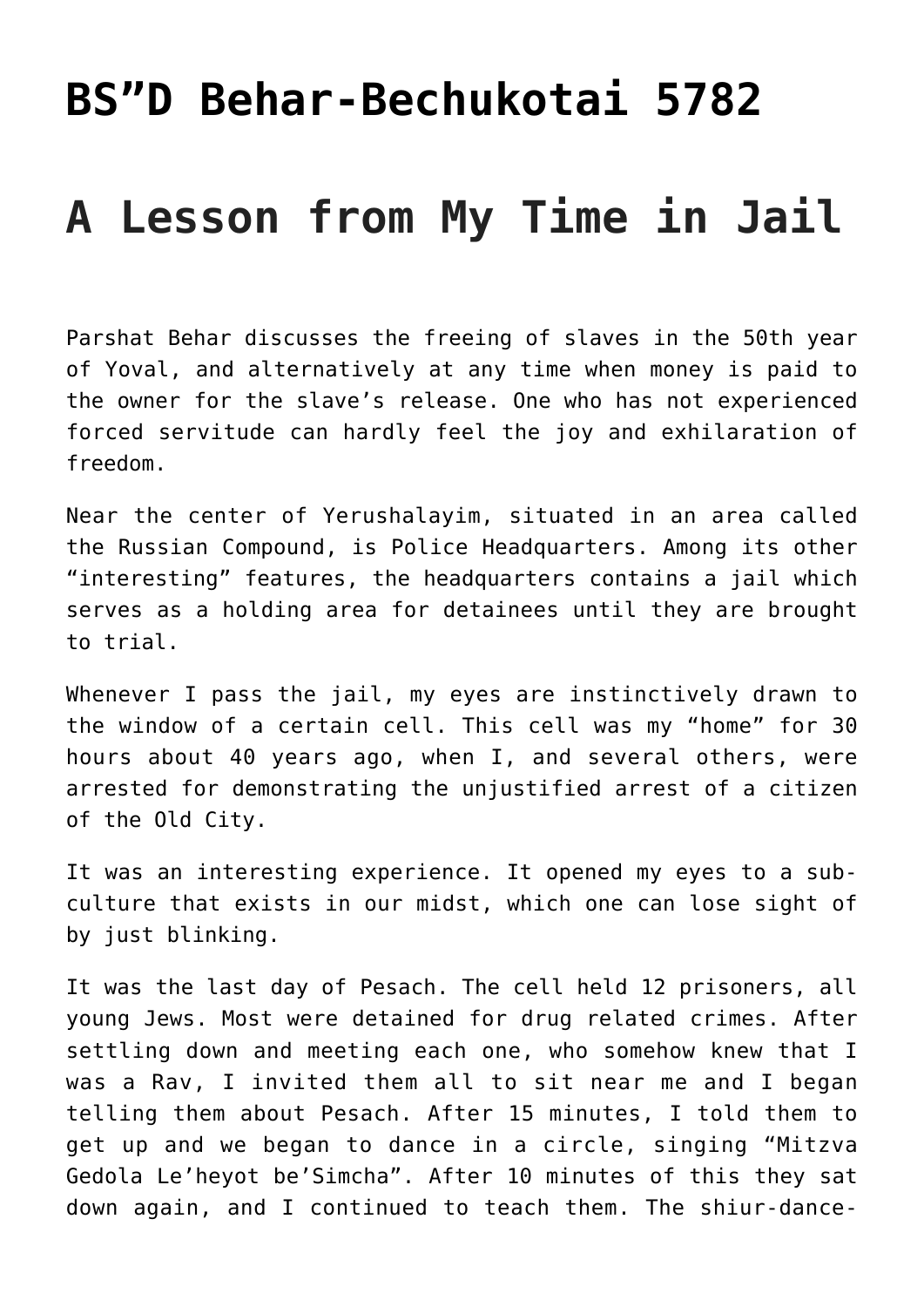shiur continued until it was time to daven Mincha. Several police officers, who were aware of what was happening and heard my call for "mincha", entered the cell, locked the door behind them and davened with us! After the davening the police left, returning later to daven ma'ariv. After the chag was over my wife brought me tefillin, and the next day the tragic young figures in the cell lined up to don the tefillin.

I mentioned a "window". From the outside it is no more than a small aperture in the wall. From inside the cell, because of the "window's" height, it was impossible to view the outside world; nevertheless, it served as a small but very appreciated entrance of limited fresh air.

The cell was lit by a single light bulb which was never turned off. The light was artificial, but one can get used to anything.

There were inmates who spent much of their lives behind bars. They told me that after a while, one gets an intuitive feeling with regard to who is the cell leader, and a social strata develops. It is a small world with all the trappings of the larger outside free world: light, air, food, work, social interaction, friendships, competitions, hopes and disappointments.

When passing the little window from the outside, I indulge in the natural warmth and light of the sun. The clean fresh air fills my lungs and provides energy to do things. I can go wherever I wish without limitation; the world belongs to me. The exhilaration of escaping an unnatural reality, where I am dependent on the wishes of people who are not in the same mind frame as mine. I am a partner with Hashem in creating a better world. I am not forced to artificially withhold my capacities, beliefs and talents for fear of what my neighbor might think.

I recall the immense joy which came over me when Rav Neventzal, Rav of the Jewish Quarter, signed for my release.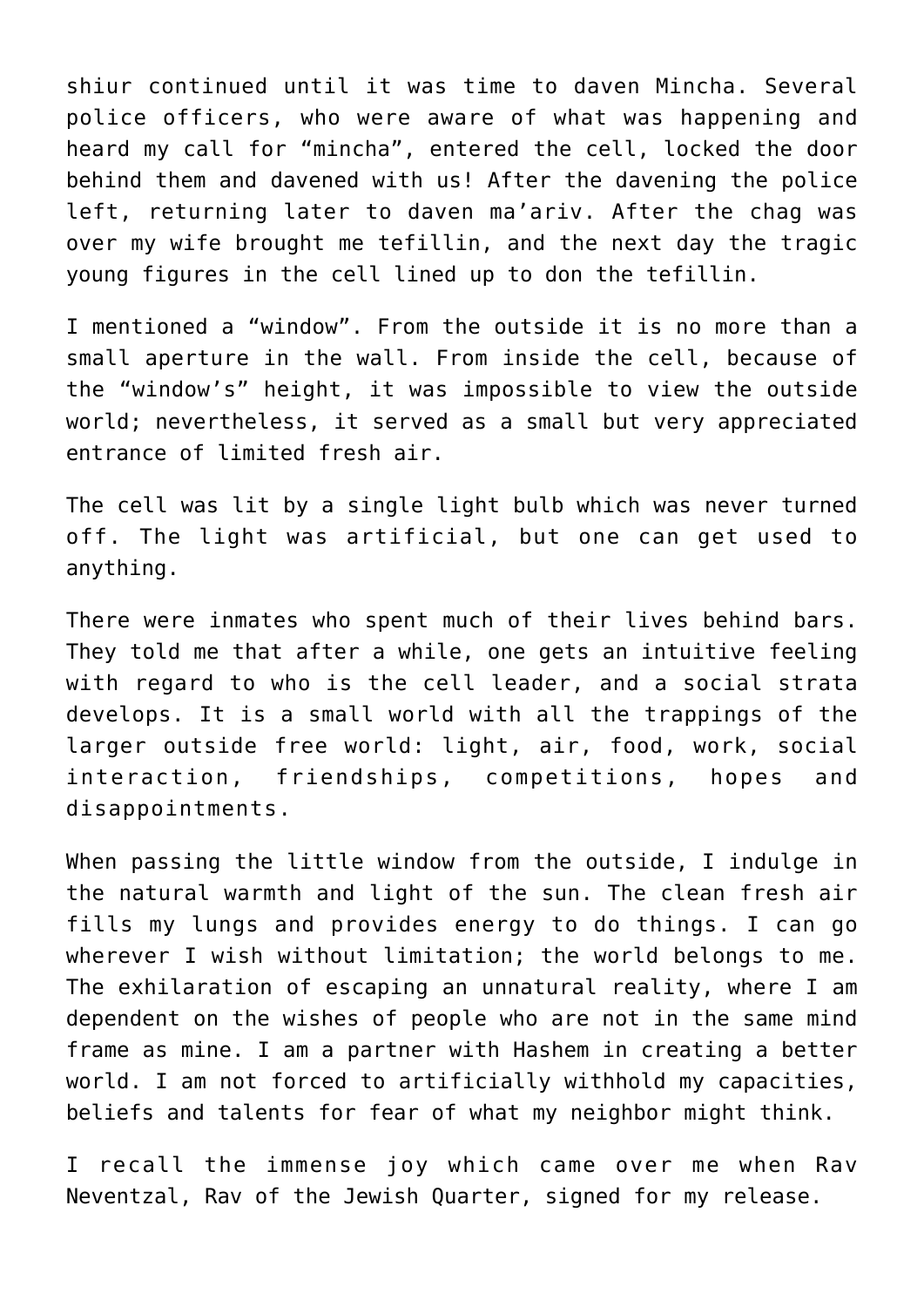It was almost as intense and boundless as the feelings which gripped me when I emerged from the plane 60 years ago to take my first steps in Eretz Yisrael as a free Jew.

For here the light of Torah is not from an artificial source. The air which permits us to survive is unpolluted kedusha.

Here I can live and practice my halacha and customs without looking over my shoulder.

Here I am free of the bars that shackle a Jew's conduct as a minority in Gentile lands, where the goy decides the mores and life's styles.

Here I can walk on the main street of Yerushalayim and scream out "Shema Yisrael", and 50 others will join with me.

I speak the holy language of the Torah with my little greatgrandchildren in the knowledge that they will do so even with their great grandchildren.

I am free to be the person I am – a Jew among Jews from 100 different lands, each with a compelling history that ran counter to logic and empirical history.

I, who have returned home after 2000 years of my family's galut, am living proof that there is a God – and He is a Religious Zionist.

## **Spiritual War**

During these very days, 55 years ago (5728-1967), the Medina was in the midst of a three-week period of preparation for a life-and-death struggle against the Arab-Amalekites surrounding us. The Arab world was sharpening its swords and their diatribes against the Jewish State, eagerly informing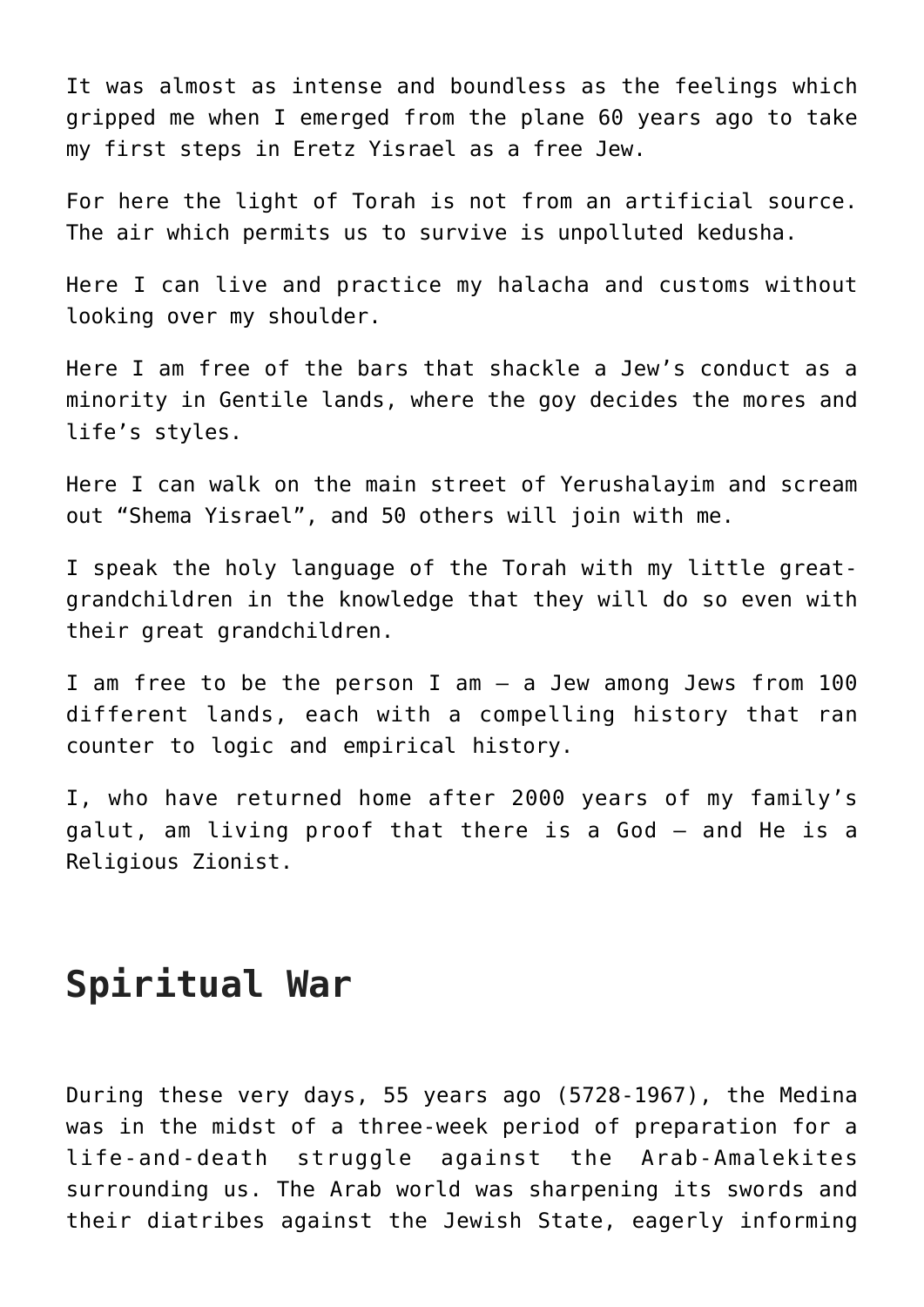the indifferent and apathetic world what awaited every Jewish man, woman, and child here.

It was a time when HaShem was testing the loyalty of His people. "Do you believe that the Galut has ended?" HaShem asked, "and that I have brought you back to Eretz Yisrael until the end of days, or is your skepticism stronger than your beliefs?"

While families were being separated from their fathers, sons and brothers who were called to report for active duty, other families were lining up at the various airline desks at Ben Gurion Airport to make sure that they would leave before the bombs descended.

Years later, I had the opportunity to befriend an intriguing gentleman whose name was Ezer Weizman, who at the time of the Six Day War served as the Assistant Chief of Staff of Tzahal, and later as President of the State.

At our first meeting, we sat for over three hours while he told me his incredible life story. Among many things, he told me about the life-and-death gamble the Medina had made at the onset of the Six Day War.

Tzahal knew that we had to destroy the air forces of the Arab nations from Egypt to Iraq, which was logically and militarily a "mission impossible". Tzahal had to factor in the distances between the Medina and the enemy air bases, the limited number of attack planes at our disposal, the moment of surprise and our defense system to deal with the enemy's counterattack.

The reality of our situation left two choices: capitulation or fight. The decision was taken to use every available plane to attack, while leaving no planes to defend the country. It was an authentic biblical situation where HaShem leaves no choice but to do His bidding.

People were streaming out of the country, and there was a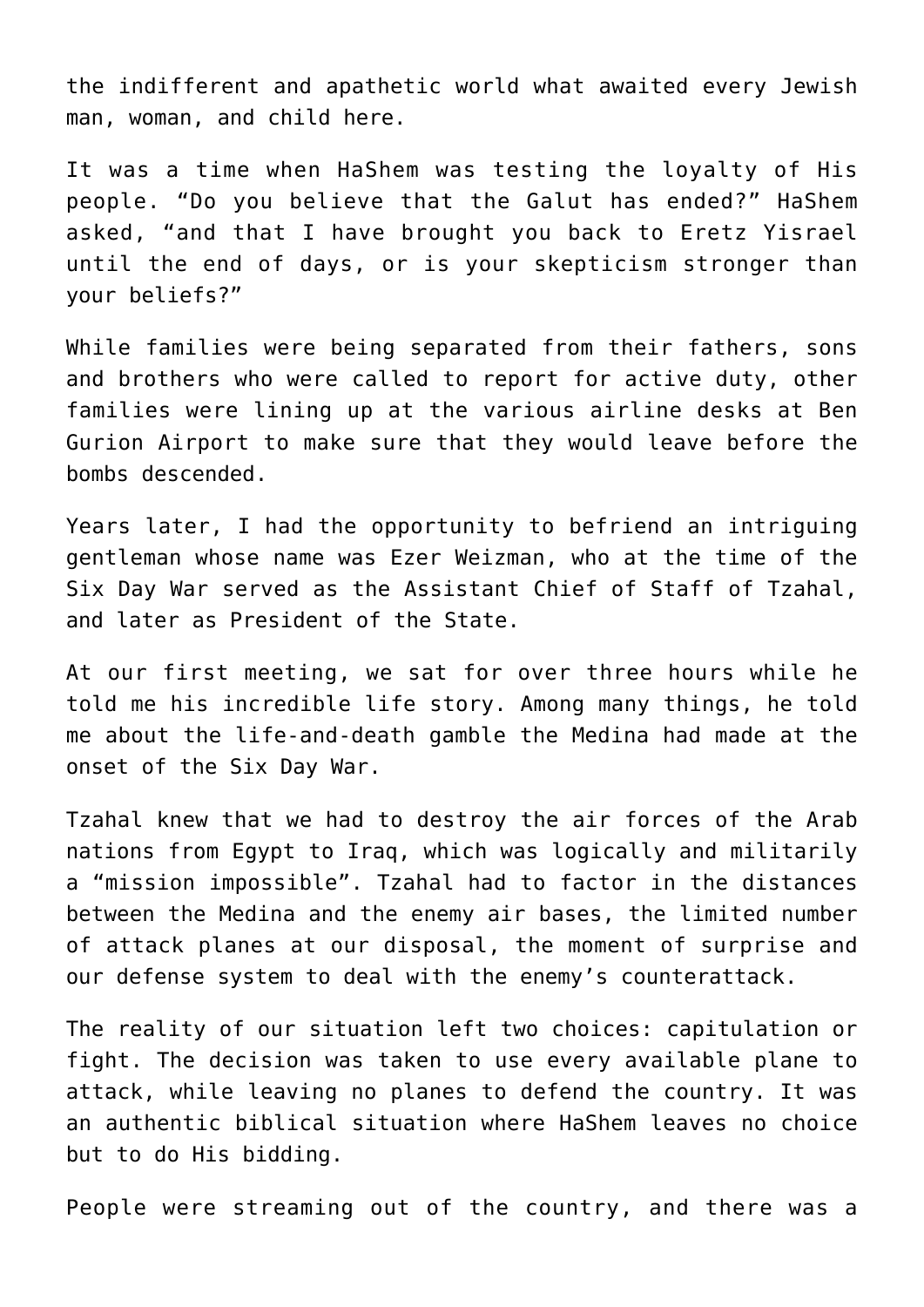bittersweet joke that the last one out should turn off the lights.

HaShem's angels, in the form of our pilots attacked on the morning of June 5. Our planes reached every enemy air base and destroyed their planes on the ground. Israel set a world record in refueling and rearming the planes, as they returned and very quickly were in the air again.

The outcome of the Six Day War had been decided in the first few hours of that Monday morning. As the day went on, our ground troops swept into Shomron and Yehuda. Every newscast was as if the reporter was reading from the Book of Yehoshua. "Our troops have just liberated Yericho. Our troops are entering Beit Lechem. The Tank Corps has just liberated Shechem. Our troops are advancing rapidly in the Sinai Peninsula towards Sharm el-Sheikh.

Then on Wednesday morning at 10 AM, the most significant event of the last 2000 years occurred. The radio announced that the Old City of Yerushalayim had returned to Am Yisrael, and we were now the masters of the Temple Mount and the Kotel.

Thursday and Friday were left to complete the liberation of the Sinai Peninsula and the entire area west of the Jordan River.

On Shabbat our troops did the impossible. They scaled the Golan Heights and in a few hours of fighting decimated the Syrian army and liberated the entire Golan Heights.

This was not a war between soldiers. It was a war between angels and mortal men.

HaShem rolled out the red carpet for the Jewish nation. He invited every Jew in the world to come home and rejoice in His glory and the glory of His people Yisrael.

The gates of Shechem, Yericho, Beit Lechem and Chevron were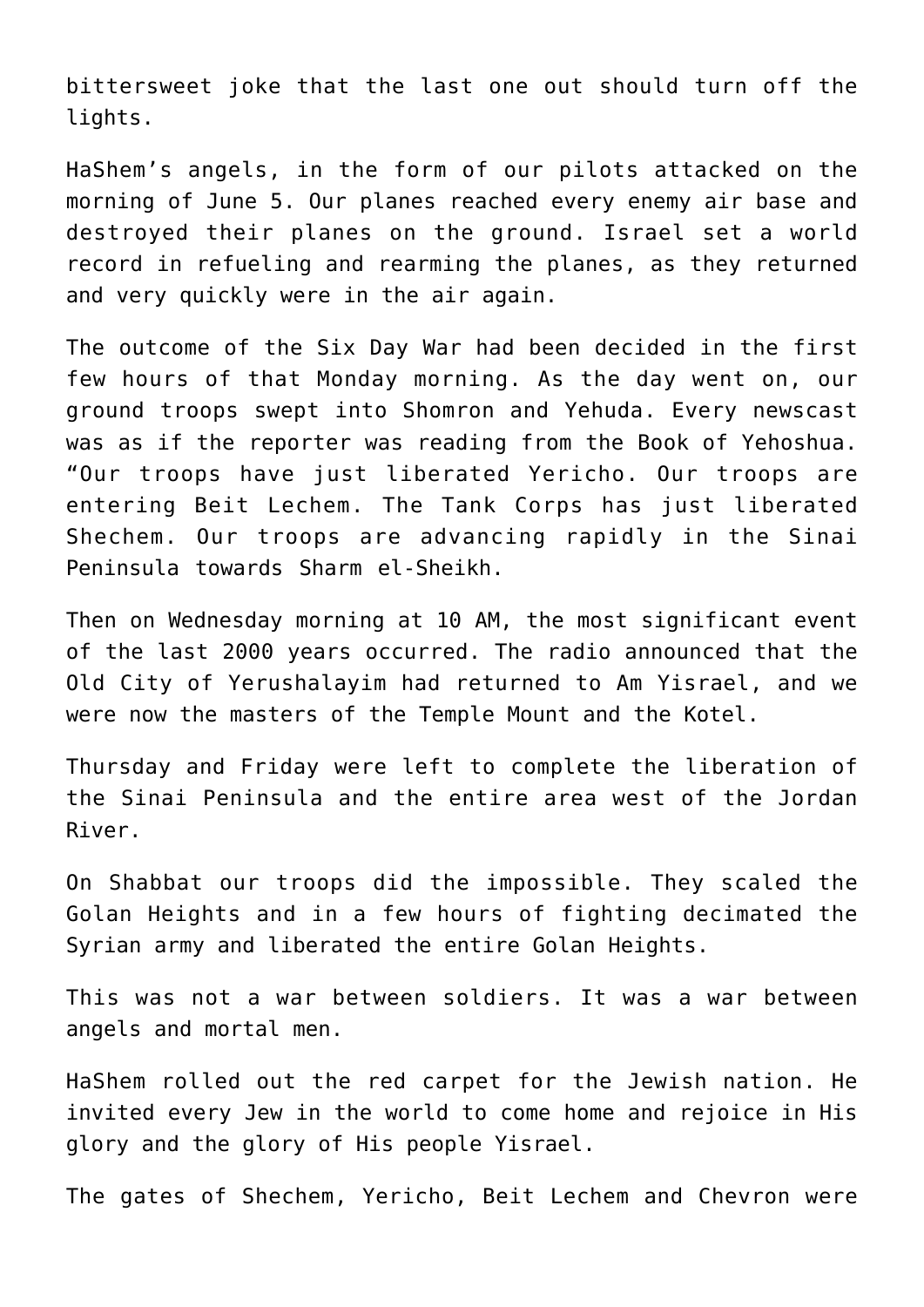open for all of HaShem's children. "Come, take it. It is all yours. Come in your millions, there is room for all," cried out the Voice from heaven.

HaShem is ready to start a new beginning with His nation. All is forgiven. The sins of the fathers have been cleansed for the sake of the children.

Peace in the family has been restored. Eretz Yisrael, Yerushalayim, Har HaBayit, Chevron, city of the Patriarchs, Yericho the "lock" (man'ul) of Eretz Yisrael has been opened. Shechem which had been purchased by Ya'akov – it's all there for the taking.

HaShem for His part was preparing to cleanse the Temple Mount from the Moslem abominations.

The land was prepared to absorb millions of its sons and daughters in the mountain areas of Judea and Binyamin, in Yerushalayim, in the beautiful rolling hills of Shomron, in all the land. The land of Israel was ready to embrace all the Jews in the world. A Medina of 12-13 million Jews living throughout the land, with nary an Arab to be seen, because they would finally understand that the God of Israel has returned His people to their homeland.

The table was set, the aroma of culinary mastery filled the air, the bottles of fabled wine were opened – **but the invited guests did not come.**

Millions of Jews in the galut turned their backs on their loving Father in Heaven and closed their ears to His supplications to come home.

The vast majority of their religious leaders in the galut continued in the tradition of the miraglim (scouts) of biblical times, who led the nation in sharing their beloved wilderness with its snakes and scorpions.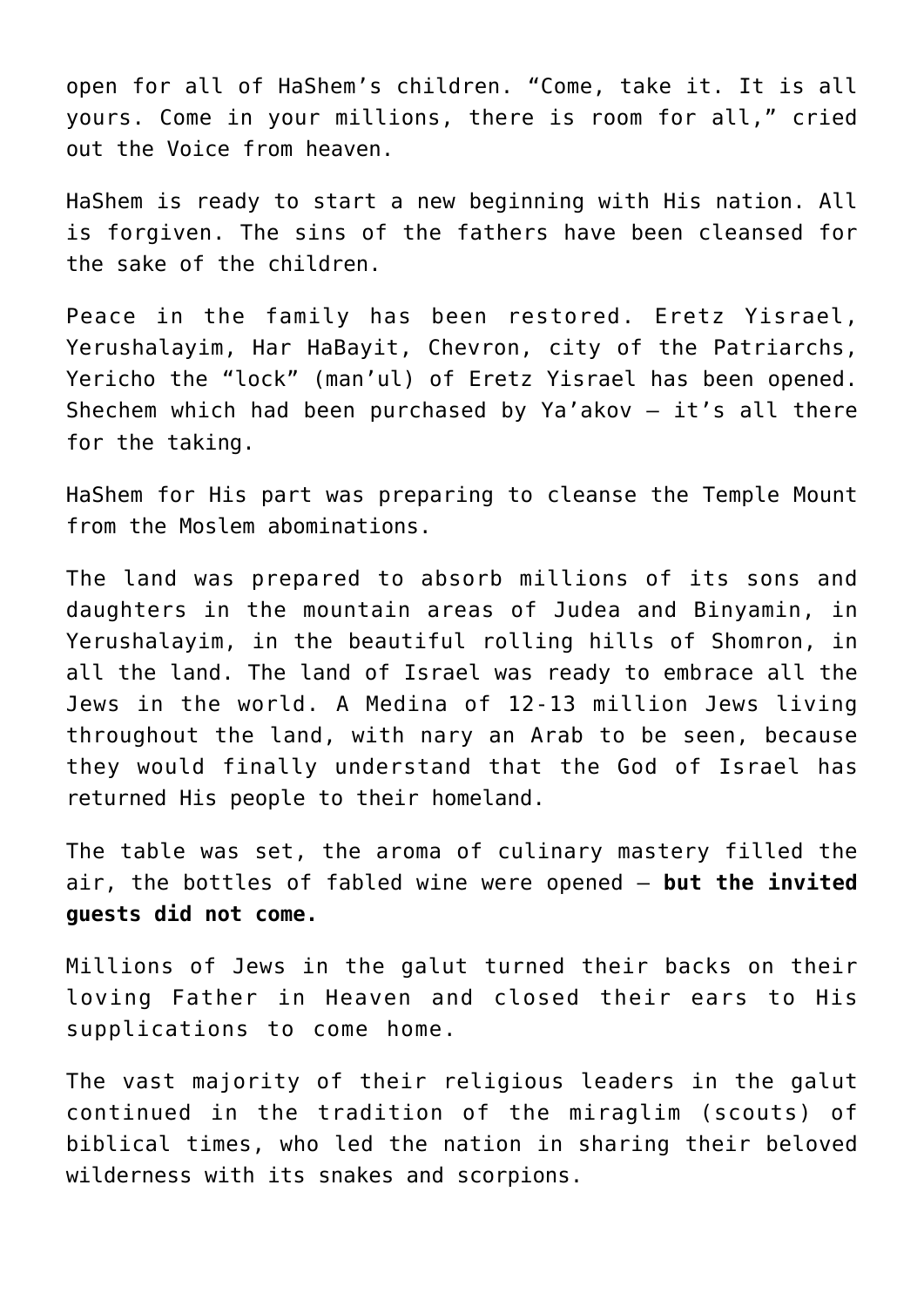In the tochacha (admonition) in parashat Be'chukotai, after every wave of punishment on the unrepentant nation, HaShem intensifies the next wave of punishments, until the Jewish nation would wake up.

During our prolonged galut sojourn, the hate and snubbing by the goyim and derogatory name-calling of Jews, did not move them towards Eretz Yisrael, so HaShem sent the pogroms. The pogroms did not move the Jews to come home, so He sent the warnings of the early 1930s. They also did little to move the Jewish people, so then came the unspeakable Shoah which brought a large number of Jews home. But there are still millions who do not recognize the hand of God in our contemporary history.

No one can say if there will or won't be another physical Shoah, although we are undergoing a very real spiritual Shoah and losing the war against assimilation. But I do see a horrible punishment for the Jews who do not wake up to HaShem's call to return home, especially for the religious leaders who do nothing to encourage aliya – and quite often even discourage it.

What is that punishment?

As a young boy, I was never physically punished, even when it was justified. My parents were too smart for that.

The method that worked best for me was a surgically sharp rebuke of three words from my father. It happened when I would bring home a less-than-acceptable report card. My father simply would say, "You disappointed me".

The low points in my life were whenever I disappointed my parents.

HaShem expects the Jewish people to act like the chosen of nations that we are – to be one nation under HaShem and the Torah, living in the Biblical Holy Land.